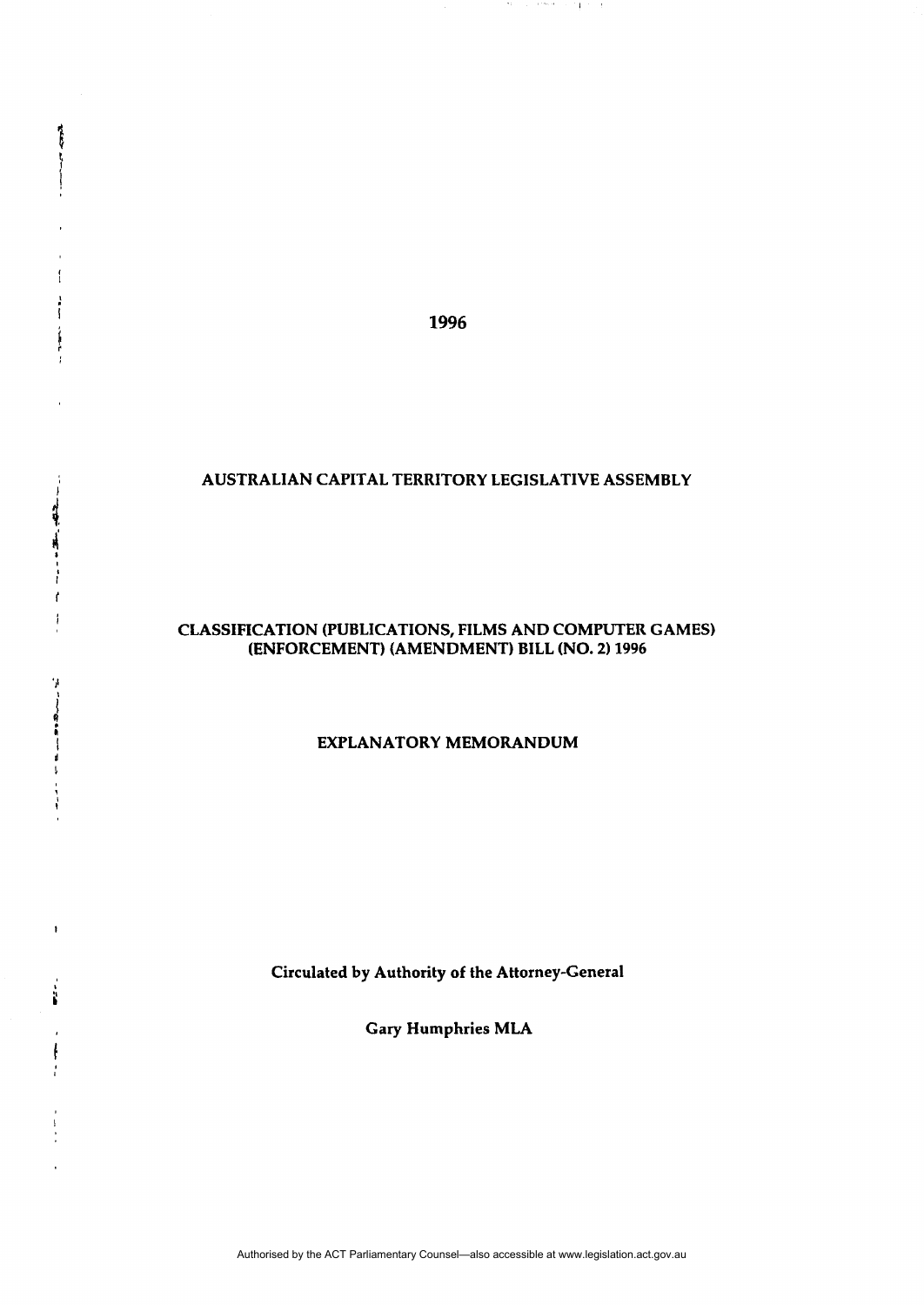# **CLASSIFICATION (PUBLICATIONS, FILMS** AND COMPUTER GAMES) **(ENFORCEMENT) (AMENDMENT) BILL (NO. 2) 1996**

The *Classification (Publications, Films and Computer Games) (Enforcement) Act 1995* ('the Pnncipal Act') is part of a national classification scheme for publications, films and computer games. The Act provides for

- controls on the exhibition of films consistently with their classification,
- restrictions and conditions on the sale of films;

 $\blacktriangleleft$ 

- restrictions and conditions on the sale of certain publications;
- restrictions and conditions on the sale of computer games; and
- controls on the way in which publications, films and computer games may be advertised.

The Classification (Publications, Films and Computer Games) (Enforcement) (Amendment) Bill (No. 2) 1996 ('the Bill') amends the Principal Act to include provisions for the licensing of distributors of "X" classified films.

Provisions for the licensing of X video distributors are currently contained in the Business *Franchise ("X" Videos) Act 1990.* The decision of the High Court in the *Capital Duplicators case* in 1993 rendered ineffective those sections of the *Business Franchise ("X" Videos) Act 1990* that dealt with franchise fees. The remaining licensing provisions of that Act are of a regulatory rather than a revenue nature. These licensing provisions are therefore included as a new Part VI of the Principal Act consistently with the existing regulation of X films by that Act The licensing scheme under new Part VI has many similarities to the scheme under the *Business Franchise ("X" Videos) Act 1990.*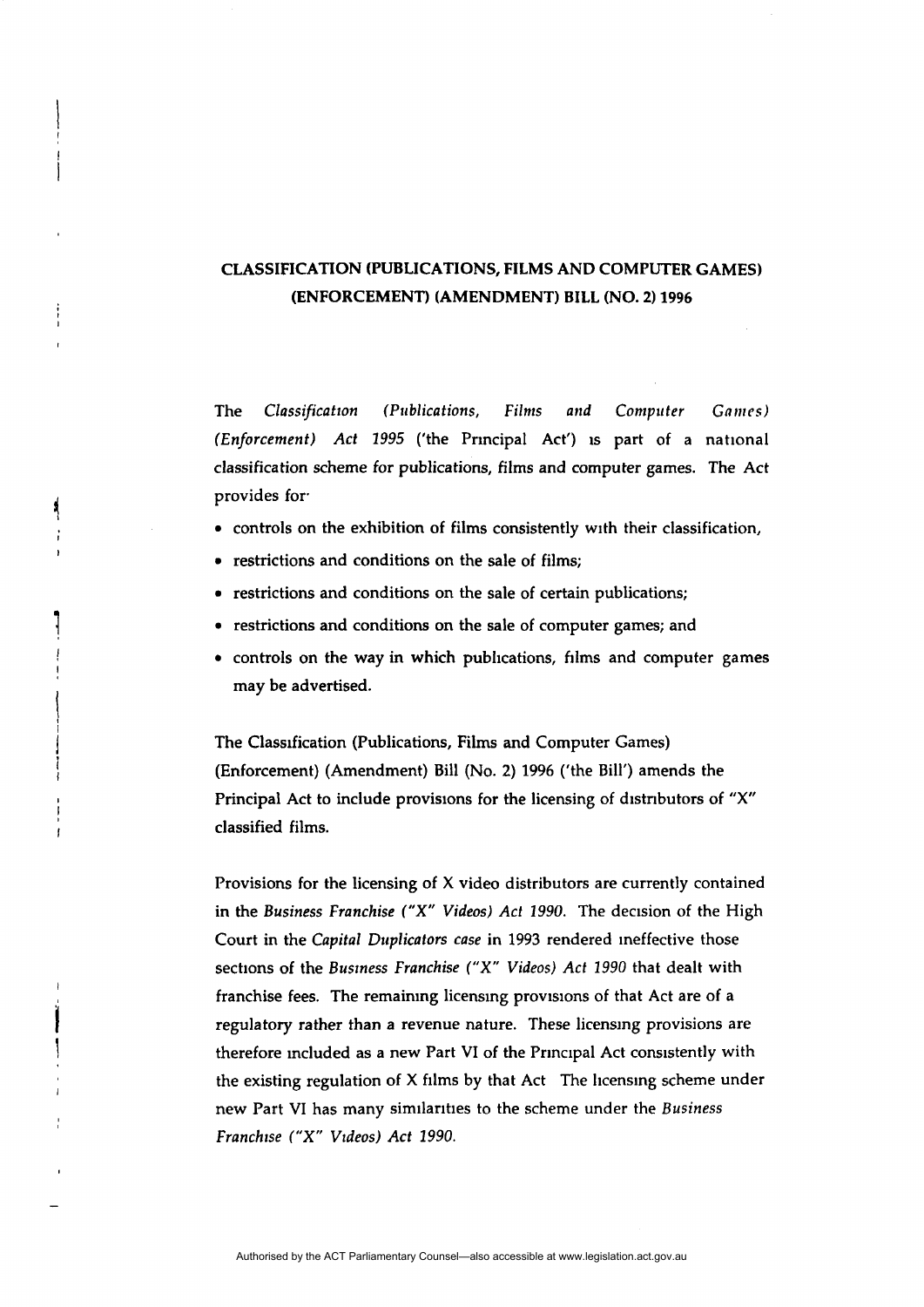The Bill also amends the Principal Act to facilitate the prosecution of offences and to provide for forfeiture of certain articles upon conviction for an offence

### **Financial implications**

As outlined in the Budget papers, the fee for an  $X$  film licence will increase from the current level of \$50 per month under the *Business Franchise ("X" Videos) Act 1990* to \$10,000 for a 12 month licence under the new licensing scheme This is expected to generate \$315,000 in 1996/97 and \$450,000 in a full year

Details of the Bill are as follows

**Clause 1** provides for the citation of the Bill once enacted

Clause 2 provides for the commencement of the Bill. The commencement is to be on a day fixed by the Minister by notice in the Gazette This commencement is intended to facilitate the making of determinations and the making of other necessary administrative arrangements before the licensing provisions commence

**Clause 3** identifies the Principal Act

Clause 4 inserts a new definition into section 3 of the Principal Act The definition of "X film" takes account of developing technology and potentially encompasses a wider range of material than '"X" video' under the existing *Business Franchise ("X" Videos) Act 1990* That Act only requires licensing for the sale of video tapes and video discs with an X classification The new definition of X film picks up the full range of formats for film "Film" is defined in the Principal Act as having the same meaning as in the Commonwealth Act That is: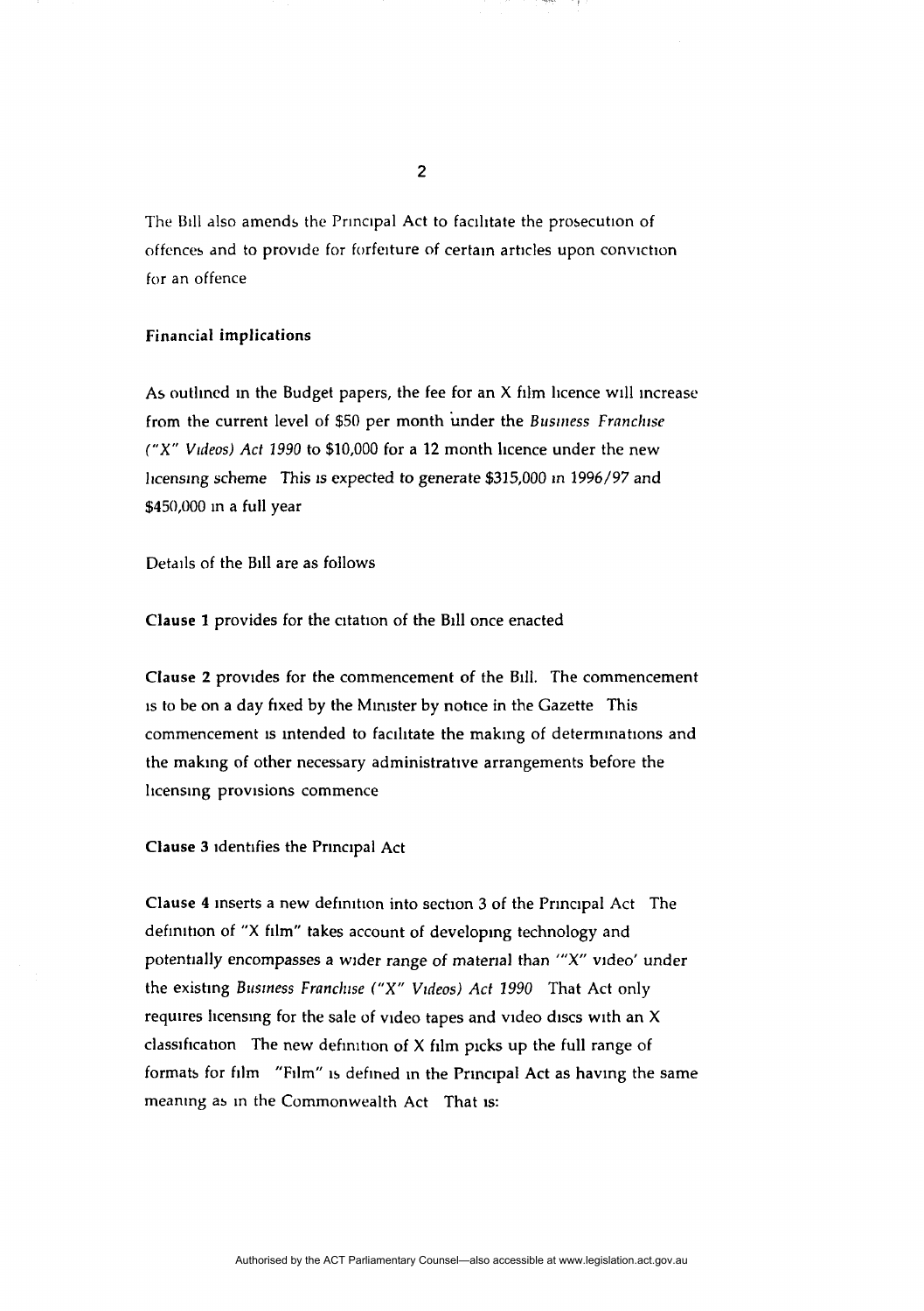- "film" includes a cinematograph film, a slide, video tape and video disc and any other form of recording from which a visual image, including a computer generated image, can be produced, but does not include
- (a) a computer game, or
- (b) an advertisement for a publication, a film or a computer game: or
- (c) a recording for business, accounting, professional, scientific 01 educational purposes unless it contains a visual image that would be likely to cause the recording to be classified MA, R, X or RC,

Clause 5 amends section 20 of the Act to provide that it is an offence to sell X films without being licensed to do so. The Business *Franchise ("X" Videos) Act 1990* provided for the separate licensing of wholesale and retail X video sales. This distinction is not carried over by this Bill. It is simply the sale of X films which is required to be licensed. "Sell" is defined in the Principal Act and includes both wholesale and retail sale.

Clause 6 inserts new Part VI into the Principal Act The new Part provides for a licensing scheme for the sale of X films as contemplated by the new subsection 20(2) above.

New section 54A defines terms used in Part VI. The concept of an "influential person" in relation to a body corporate is carried over from the *Business Franchise ("X" Videos) Act 1990* The reference in subsection 54A(2) to an offence against Part VIII of the *Crimes Act 1900* is a reference to the offences of aiding and abetting, attempts, etc. This is relevant under new section 54L where conviction for an offence against the Act is a ground for cancelling a licence Subsection 54A(2) means that a person may also have their licence cancelled for aiding and abettmg the commission of an offence against the Act.

New section 54B provides for the Registrar of X Film Licences The Registrar will be the administering officer in respect of X film licences.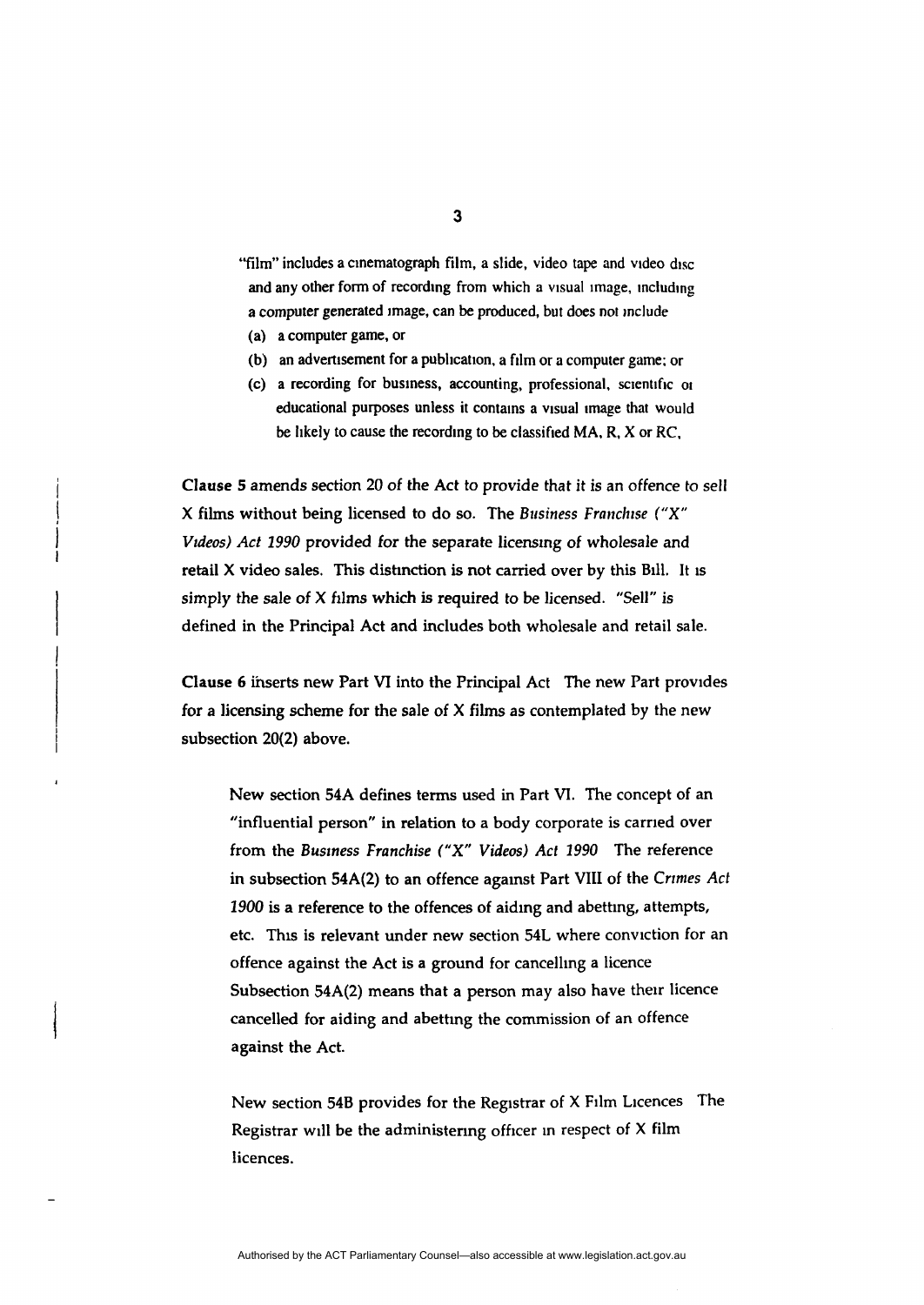New section 54C sets out the process for making an application for a licence to sell  $\lambda$  films Fees for applications will be determined under section 67 of the Principal Act

اللاستان والتطارف والمراد

New section 54D provides that the Registrar may require an applicant for a licence to furnish further information in relation to an application This provision might be used by the Registrar, for example, to obtain information about the matters that the Registrar is required to consider before making a decision under proposed new section 54E

New section 54E provides for the grant or refusal of an application for a licence. A licence may be issued subject to conditions where this would be in the public interest The Registrar is required to consider specific matters listed at subsection 54E(4) before making a decision to grant or refuse to grant a licence under this section. Where the Registrar refuses to grant an application for a licence then the application fee will be refunded A decision of the Registrar under this section to refuse to grant a licence or to impose conditions on a licence may be reviewed by the Administrative Appeals Tribunal through the application of new section 54Q

New section 54F sets out the matters that must be specified in a licence

New section 54G provides that a licence remains in force for a period of 12 months. This is different from the situation under the *Business Franchise ("X" Videos) Act 1990* where licences remain in force for a period of one month only

New section 54H sets out the process for renewal of a licence Unlike the process under the Business *Franchise ("X" Videos) Act*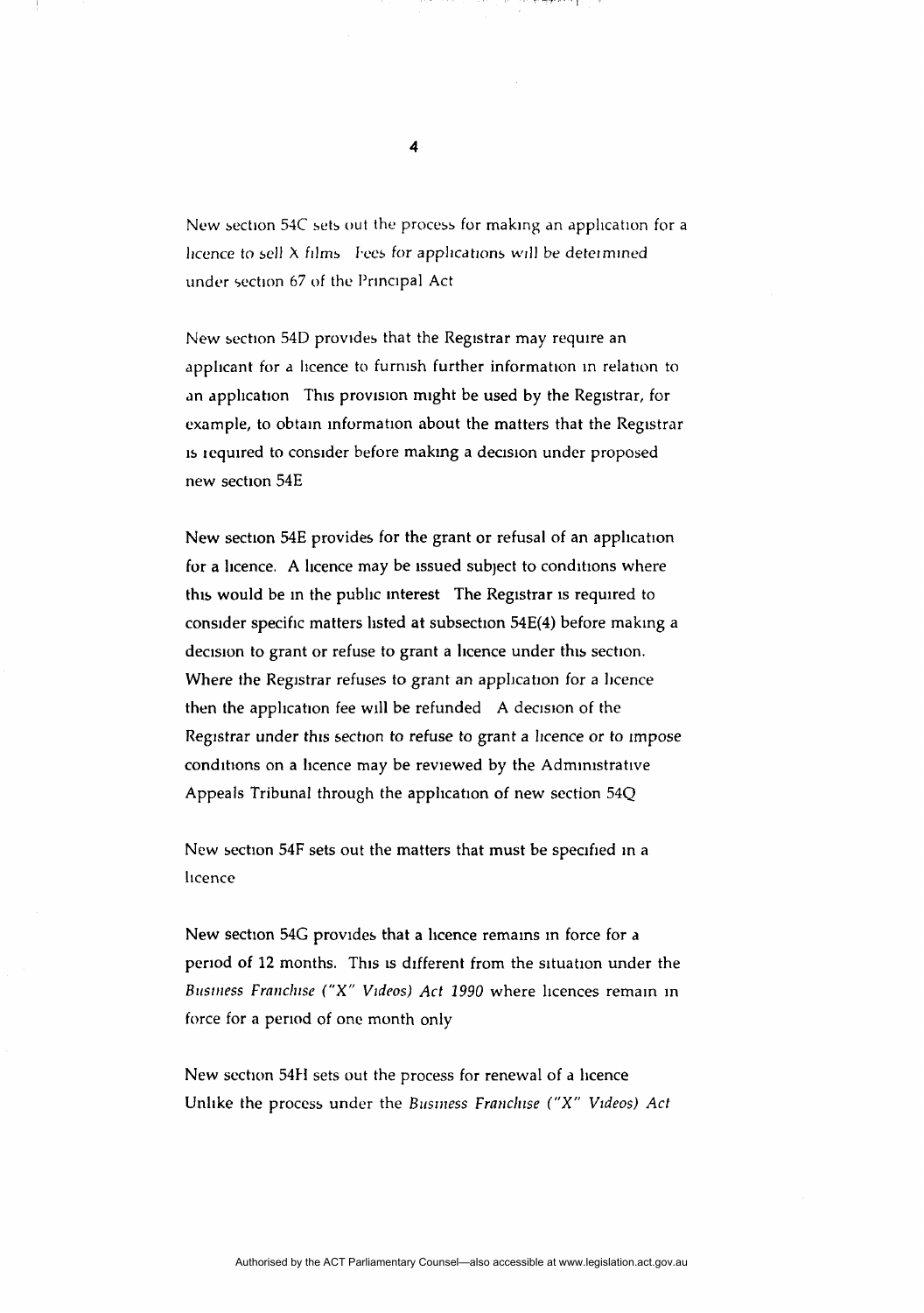2990 the Registrar will automatically renew a licence on receipt of an application made in accordance with this section The period for which a renewal remains in force is the same as for an initial licence, that is, a period of 12 months.

New section 54J sets out the process for varying the conditions of a licence. A decision of the Registrar to vary licence conditions, similarly to a decision to impose conditions initially, may be reviewed by the Administrative Appeals Tribunal

New section 54K provides a process for licensees to notify the Registrar of a change of the premises from which X films are sold The premises in relation to which a licence is granted is one of the matters that is required to be specified on a licence under section 54F. This section ensures that this information remains accurate

New section 54L specifies the grounds on which the Registrar may cancel a licence Before making a decision to cancel a licence the Registrar is required to give the licensee the opportunity to show cause why the licence should not be cancelled. Where the Registrar does proceed to cancel a licence after considering any information provided by the licensee, this decision may be reviewed by the Administrative Appeals Tribunal through the operation of new section 54Q

New section 54M requires a licensee to surrender a licence within 7 days of ceasing to sell X films.

New section 54N is similar to section 54M in that it requires a licensee to return a licence within 7 days of its expiration

New section 54P requires the Registrar to give notice of decisions made under the Act to persons who are affected by those decisions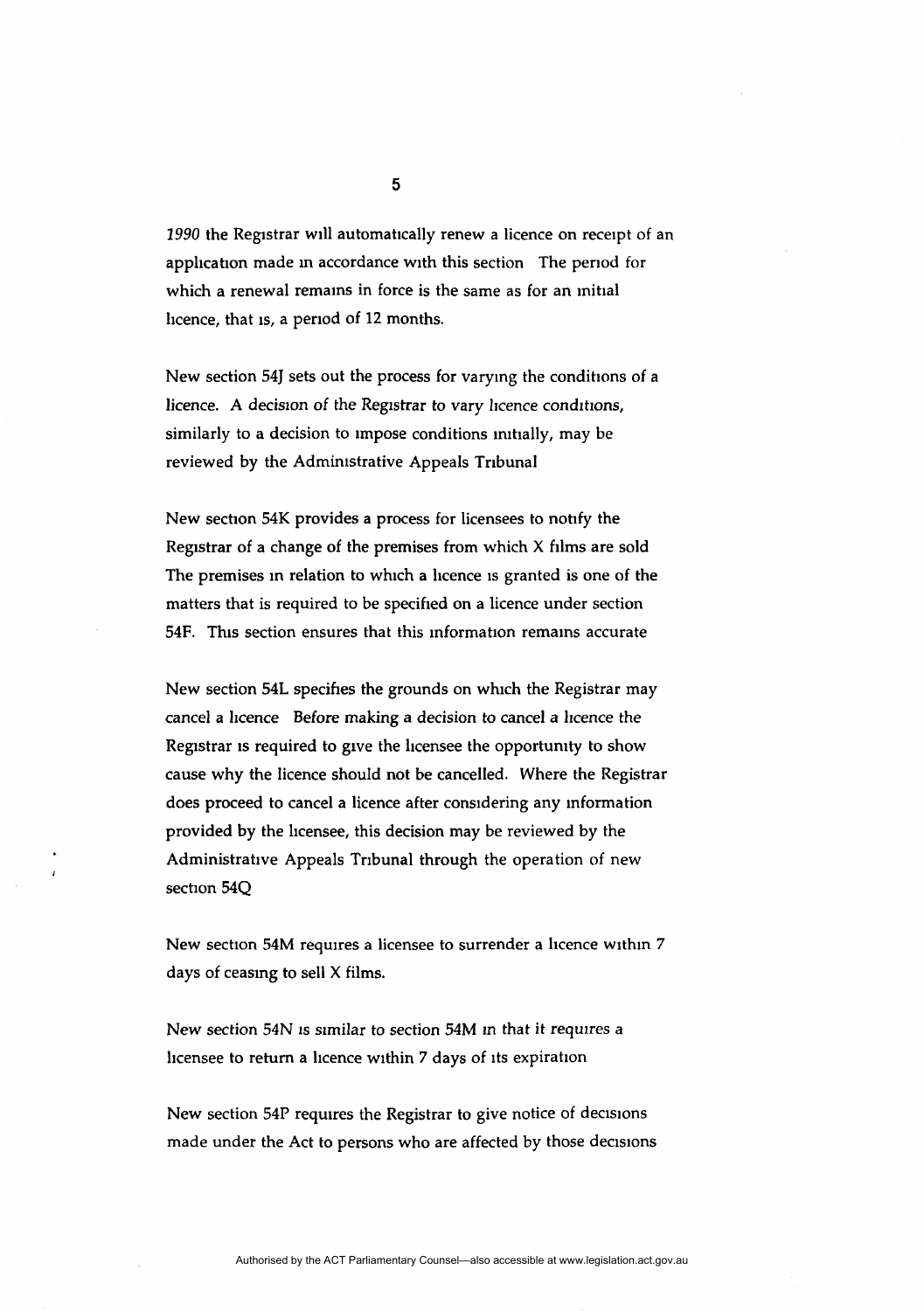Such a notice must be made in accordance with the Code of Practice in force under section 25B of the *Administrative Appeals Tribunal Act 1989* The Code requires a notice to, among other things, contain a succinct explanation of the decision, a statement about the person's right to seek a review of the decision and information to assist them in seeking such a review

New section 54Q sets out the rights of persons affected by a decision of the Registrar to apply to Administrative Appeals Tribunal for a review of that decision.

New section 54R gives a specific definition of "X film" as including unclassified and RC films for the purposes of the inspection provisions.

New section 54S provides for inspectors for the purposes of new Part VI. Inspectors are to be public servants

New section 54T provides for the issue of identity cards to inspectors under the Act. Inspectors are required by section 54U to, at the request of the occupier of premises that are being inspected, either show their identity card or leave the premises

New section 54U sets out the powers of inspectors under the Act in entering premises for the purposes of Part VI Inspection may occur under this section either during business hours or at other times with the consent of the occupier. These inspection provisions are targeted at enforcing the Principal Act The inspection provisions under the *Taxation (Administration) Act 1990* (which is where inspectors derive power for inspections under the Business *Franchise ("X" Videos) Act 1990)* only permits seizure of X videos connected with an offence against a tax law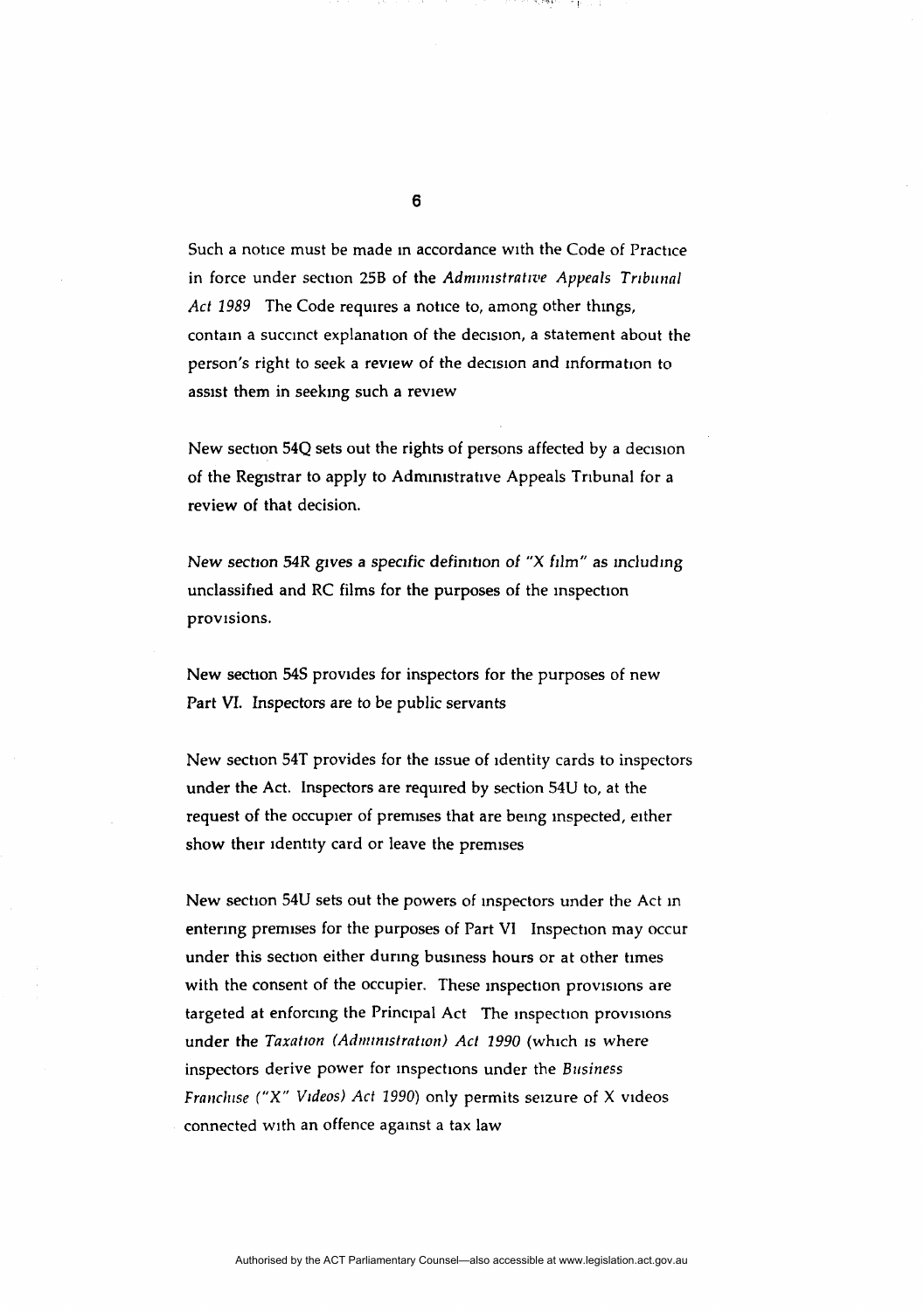New section 54V sets out the requirements for obtaining the consent of the occupier to entry to premises by an inspector for the purposes of section 54U.

New section 54W limits the time period for which the Registrar may retain possession of films seized under section 54U.

Clause 7 amends section 64 of the Principal Act to provide that the requirement to have an unclassified film, publication or computer game classified before commencing prosecution does not apply where the offence is purely based on the unclassified nature of a computer game or film. The offences which are affected are:

- (1) subsection  $6(1)$  exhibition of an unclassified film in a public place;
- (ii) section 15 in respect of the sale of an unclassified film;
- (iii) subsection  $19(1)$  in respect of keeping an unclassified film on premises where classified films are sold;
- (iv) subsection 33(1) sale or demonstration of an unclassified computer game, and
- (v) subsection 40(1) in respect of keeping an unclassified computer game on premises where classified computer games are sold or demonstrated.

The requirement to have a film classified would continue to apply in respect of prosecutions for those offences where the subsequent classification of the film is an element of the offence For example, the offence in subsection 21(1) of the Principal Act of selling or delivering to a minor an unclassified film which is subsequently classified RC. All unclassified publications will need to continue to be classified before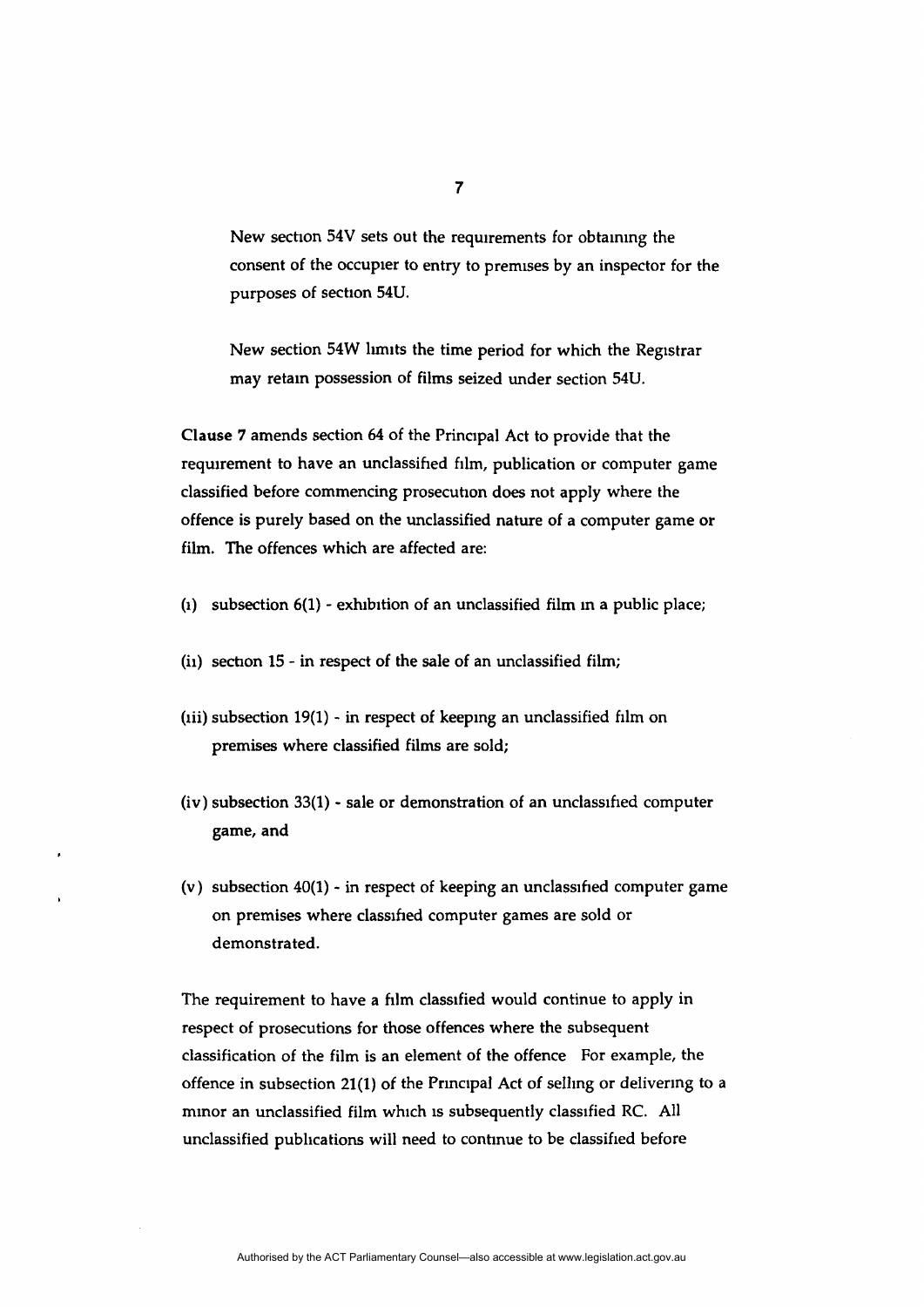prosecution may be commenced because of the different treatment of publications under the Act

Clause 8 inserts a new section 64A to provide that where a person is convicted of an offence in respect of RC (Refused Classification) material then the Court may order that the material is forfeited to the Territory

Clause 9 provides for amendments to the *Taxation (Administration) Act 1987* as set out in the Schedule The *Business Franchise ("X" Videos) Act 1990* provides that the *Taxation (Administration) Act 1987* is incorporated and is to be read as one with that Act. The *Taxation (Administration) Act 1987* has complementary provisions specifying that the *Business Franchise ("X" Videos) Act 1990* is a tax law and there are also several references to "X" videos in relation to the inspection powers under the *Taxation (Administration) Act 1987.* These amendments to the *Taxation (Administration) Act 1987* remove the references to the *Business Franchise ("X" Videos) Act 1990* and the references to "X" videos from that Act

Clause 10 repeals the *Business Franchise ("X" Videos) Act 1990* The transfer of licences to the new scheme under the Principal Act is provided for in the transitional provisions of clauses 11 to 18

Clause 11 is an interpretative aid to the provisions in clauses 12 to 18 inclusive of the Bill

Clause 12 provides for the continuing effect of those licences issued under the *Business Franchise ("X" Videos) Act 1990* ('the former Act') which had not expired at the time of commencement of the Bill Such licences continue in force under new Part VI of the Principal Act as if they had been granted under that Part This clause does not extend the term of those licences These licences will expire at the end of the monthly period and may then be renewed for a 12 month period under new section 54H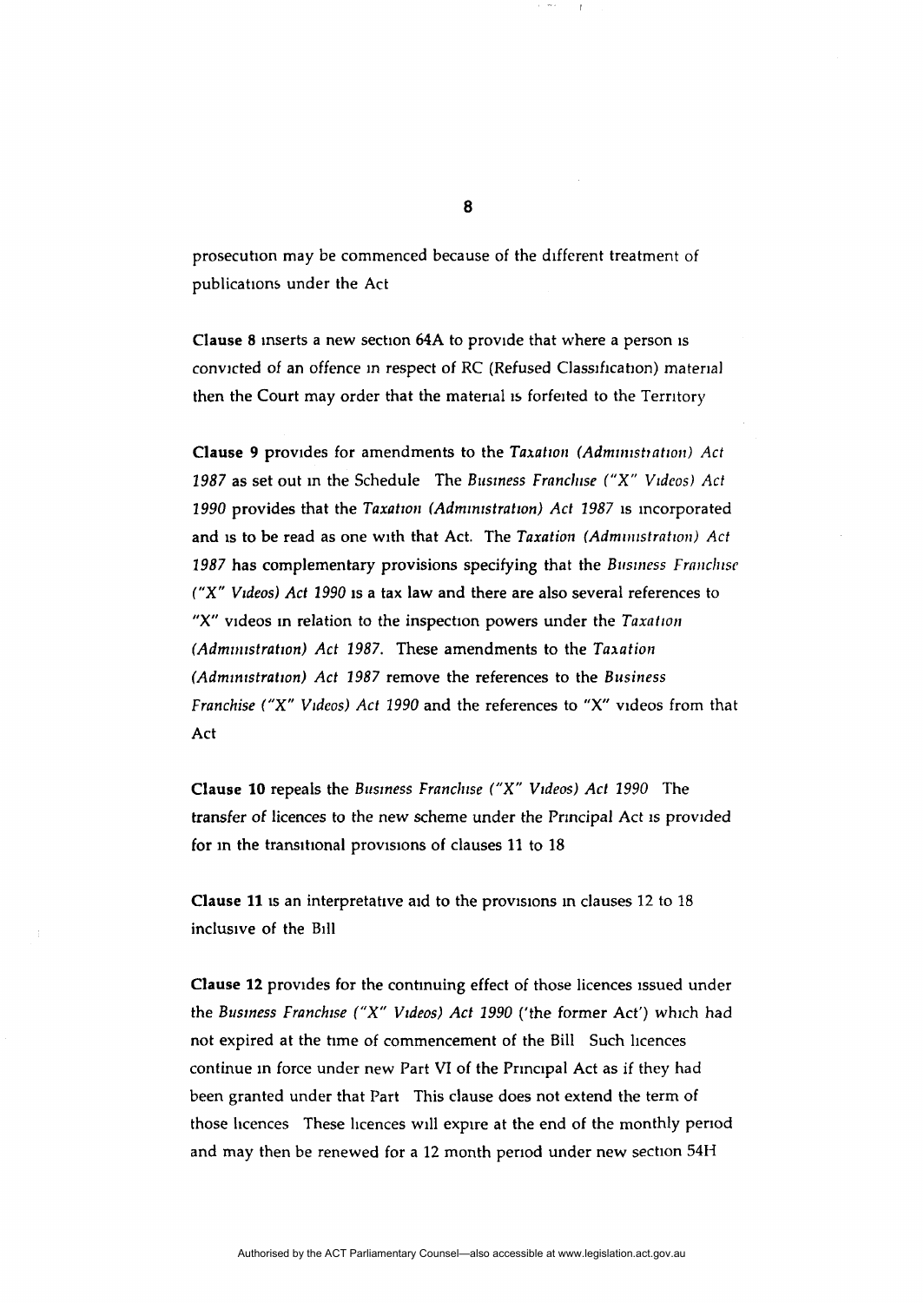Clause 13 provides that applications made to the Commissioner for Revenue under the former Act that are still pending on commencement of the new licensing provisions are to be dealt with by the Registrar under new Part VI as if they were applications made under the new licensing arrangements. Applicants will be required to pay any difference between the application fee under the former Act and application fee under the relevant corresponding section of Part VI before the Registrar can grant or renew a licence.

**Clause** 14 provides that a notice to vary the conditions of a licence that was issued under the former Act is taken to be given by the Registrar under new Part VI. This provision is a counterpart to clause 12 m that it carries over actions in respect of a licence under the former Act to the new Part VI.

**Clause 15** is similar to clause 14 as it provides that a notice of a change to trading premises given to the Commissioner under the former Act is taken to have been given to the Registrar under new Part VI. The Registrar will deal with the notification to change the premises specified on the licence as if the notification had been given under the new Part VI.

**Clause 16** provides that where a licensee had been given notice to show cause why their licence should not be cancelled under the former Act, then that notice is taken to have been revoked. The cancellation proceedings do not carry over to the new Part VI as the grounds for cancellation under section 54L are different to the grounds under the former Act.

Clause 17 carries over the obligation to return a licence to the Registrar where the licensee has ceased trading or the licence has expired

**Clause 18** preserves appeals to the Administrative Appeals Tribunal against decisions of the Commissioner as if they were appeals against